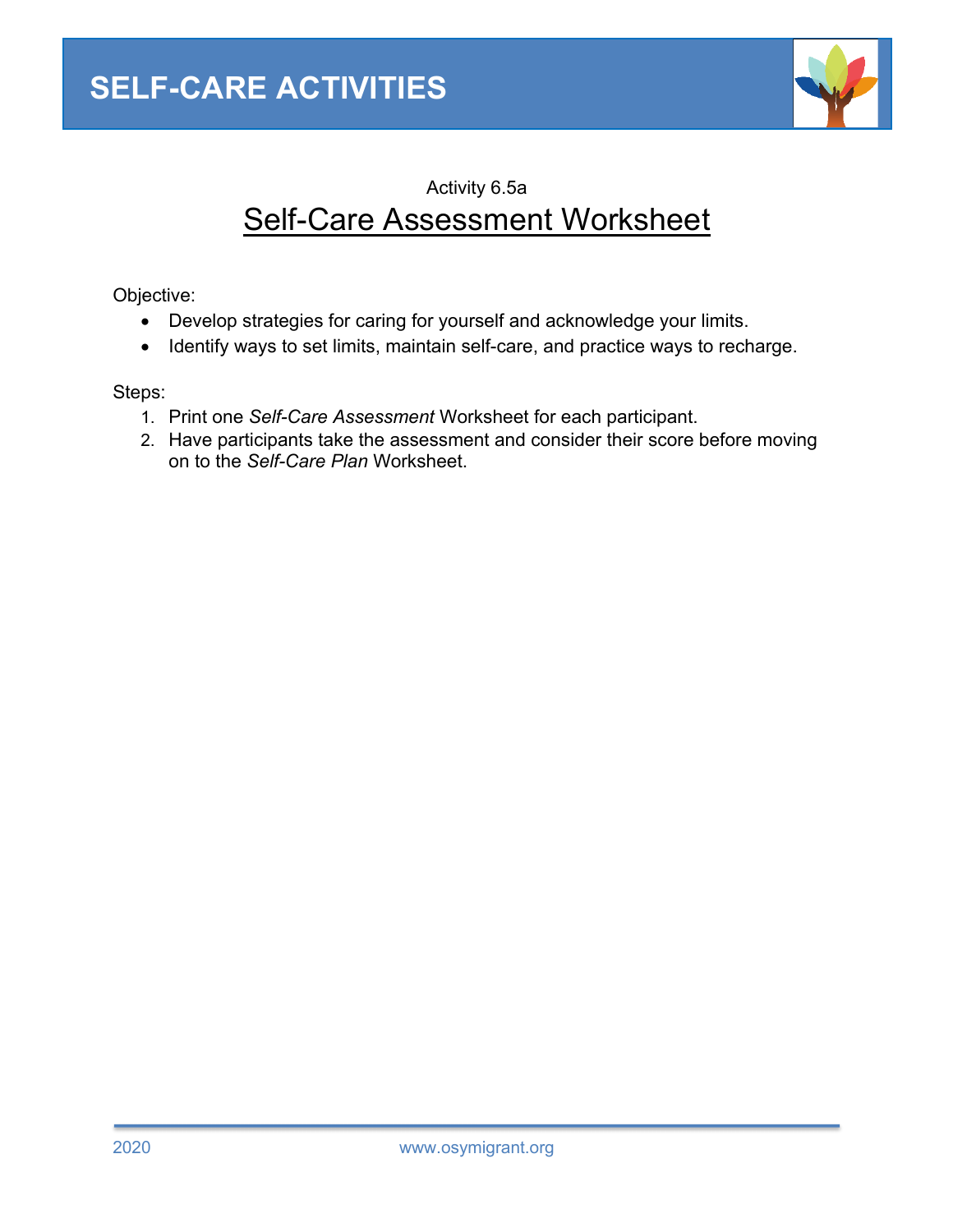

# **SELF-CARE ASSESSMENT**

Service providers who works directly with traumatized students may be vulnerable to the effects of compassion fatigue or secondary traumatic stress. This may result in feeling physically, mentally, or emotionally worn out, or feeling overwhelmed by the students' traumas.

#### WHAT TO KNOW:

- Be aware of the signs of compassion fatigue including:
- Difficulty concentrating/planning activities and lessons
- Denial or feeling numb/detached
- Irritability or impatience
- Intense feelings and/or thoughts about the trauma a student has experienced
- Dreams about the trauma a student has experienced
- Don't try to handle it alone.
- Guard against isolation.
- Get support by working with colleagues and/or administrators.
- Recognize compassion fatigue as an occupational hazard.
- Do not see a strong reaction to trauma as weakness or inability to handle your job.
- Realize that compassion fatigue can be the cost of caring.
- Seek help dealing with your own traumas.
- Any adult helping students with trauma, who also has their unresolved traumatic experiences, is more at risk for compassion fatigue.
- If you recognize signs of compassion fatigue, talk to a professional who is knowledgeable about trauma.
- Commit to practicing good self-care.
- Develop many other interests/hobbies/activities outside of your work.
- Spend time with others who are not experiencing traumatic stress.
- Eat well.
- Exercise regularly.
- Engage in some fun activities
- Take breaks from work during the day.
- Find a good way to self-reflect.
- Make time to laugh, and also to cry.

Adapted fromTransformingthePain:AWorkbookonVicariousTraumatization. Saakvitne,Pearlman&StaffofTSI/CAAP (Norton,1996)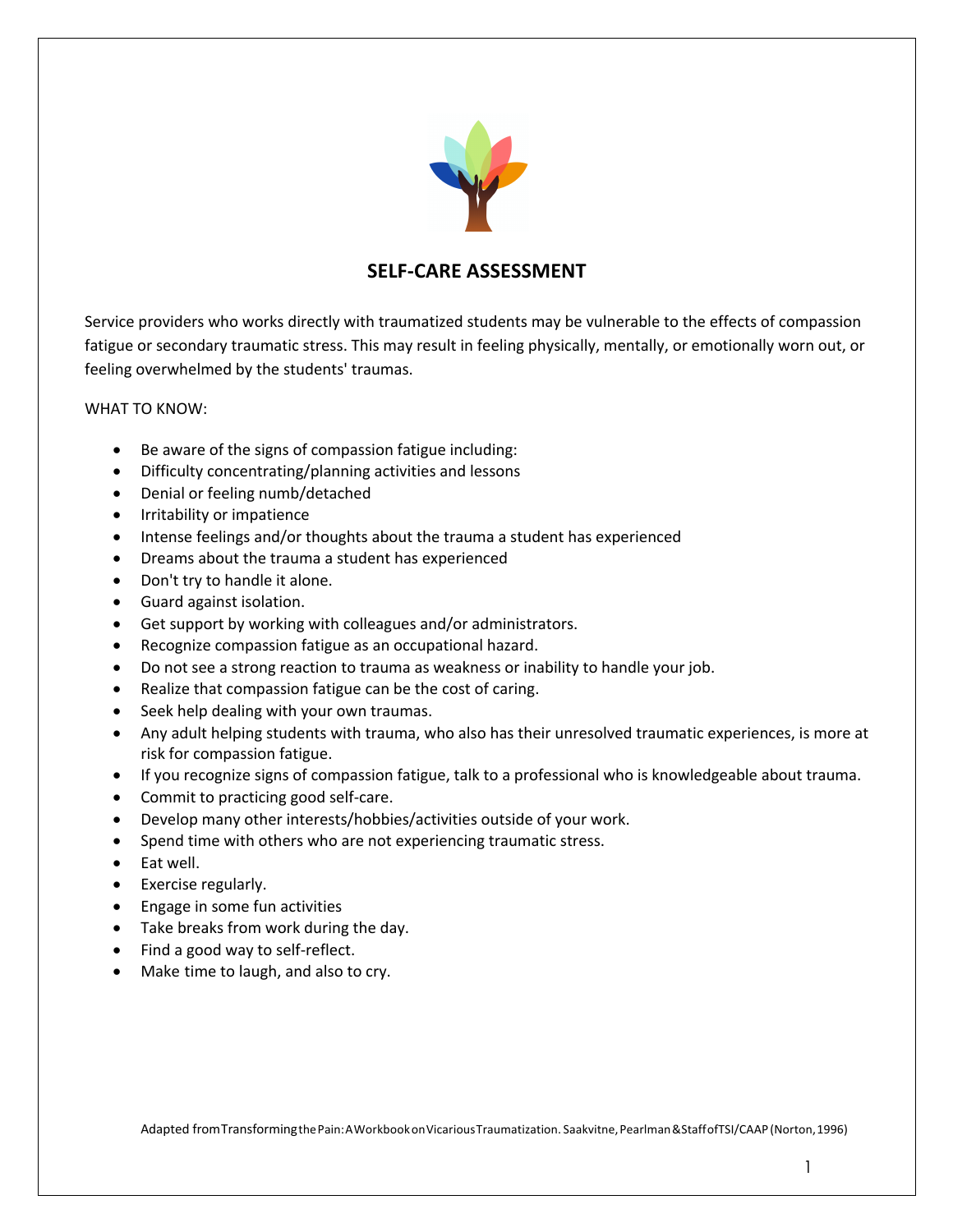

# **SELF-CARE ASSESSMENT WORKSHEET**

### WHAT TO WATCH FOR:

Using the scale below, rate the following areas in terms of frequency:

- 5 = frequently
- $4 =$  occasionally
- $3 =$  rarely
- $2$  = never
- 1 = it never occurred to me

#### **Physical Self-Care**

- eat three regular meals per day (breakfast, lunch, and dinner)
- **\_\_\_\_\_** eat healthy foods
- **\_\_\_\_\_\_** exercise regularly
- **\_\_\_\_\_** get regular preventative medical care
- et acute medical care when ill or injured
- **\_\_\_\_\_\_** take vacation days
- **\_\_\_\_** get massages (or something similar) at least once per month
- \_\_\_\_ dance, swim, walk, run, play sports, sing, etc. just for fun
- \_\_\_\_\_ get enough sleep
- \_\_\_\_\_ wear clothes that you like and feel comfortable
- \_\_\_\_\_ take time away from your phone
- \_\_\_\_\_ meditate/pray/self-reflect
- \_\_\_\_\_ write in a journal
- \_\_\_\_\_ read literature that is unrelated to work
- **\_\_\_\_\_** learn something new/practice a skill

#### **Emotional Self-Care**

- \_\_\_\_\_ let others know different aspects of you
- \_\_\_\_\_ notice your inner experience listen to your thoughts, judgments, beliefs, attitudes, and feelings
- engage your intelligence in a new area (art museum, history exhibit, sports event, auction, theater performance
- \_\_\_\_\_ practice receiving from others
- \_\_\_\_\_ be curious
- \_\_\_\_\_ say "no" to extra responsibilities sometimes
- \_\_\_\_\_ spend time with others whose company you enjoy
- \_\_\_\_\_ stay in contact with important people in your life
- \_\_\_\_\_ give yourself affirmations, praise yourself
- love yourself

Adapted fromTransformingthePain:AWorkbookonVicariousTraumatization. Saakvitne,Pearlman&StaffofTSI/CAAP (Norton,1996)